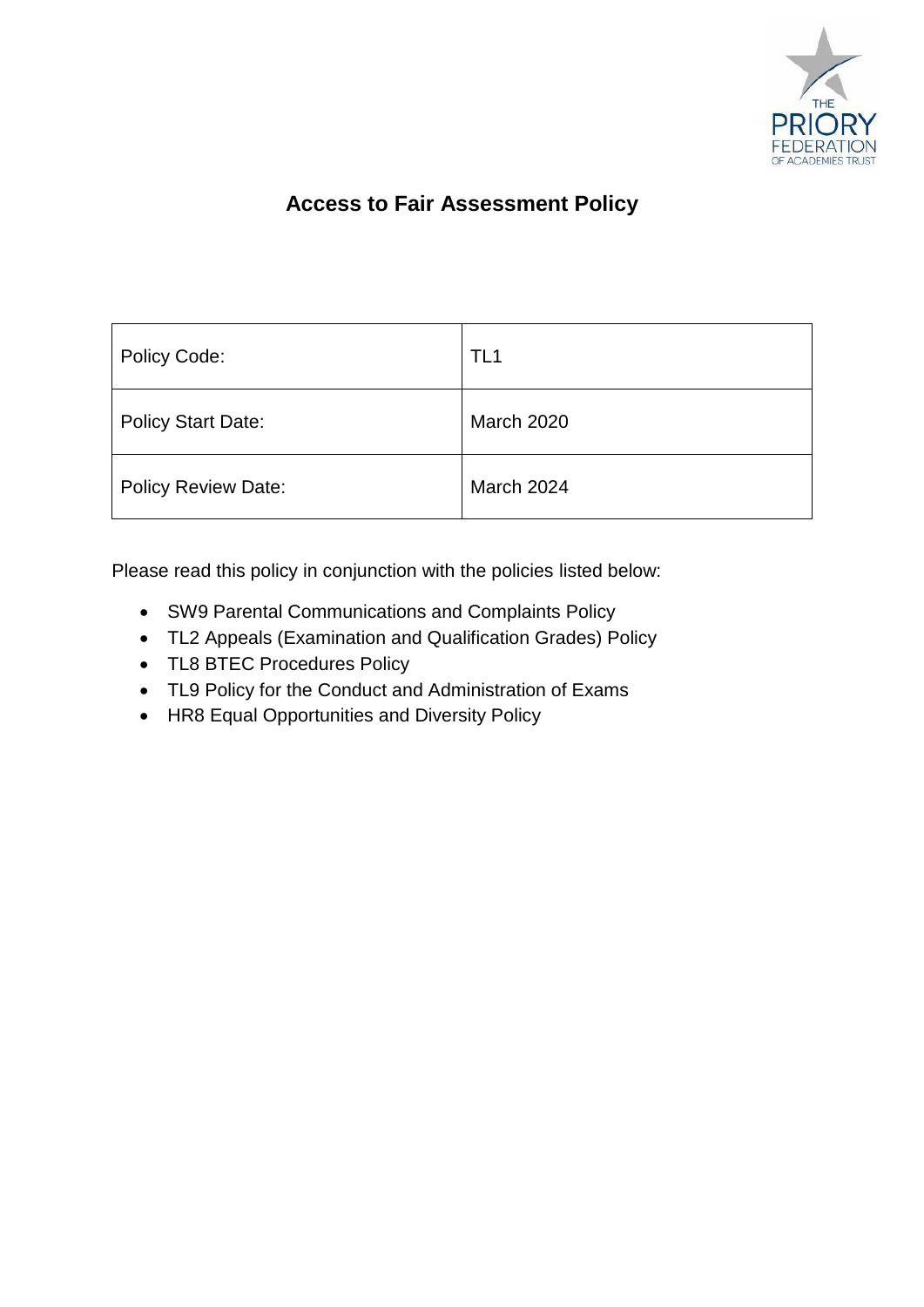

Page 1 of 4

### **1. Policy Statement**

- 1.1 The Priory Federation of Academies aims to offer a variety of qualifications which provide all students with the opportunity to achieve their full potential by the most appropriate and direct route. Our Fair Assessment Policy is based on the concepts of equality, diversity, clarity, consistency and openness. We will endeavour to ensure that assessment processes are implemented in a way which is fair and non-discriminatory.
- 1.2 This policy applies equally to the internal assessment of students' work and to the assessment of work that is linked to external qualifications.
- 1.3 References to the Trust or Academy within this policy specifically include all Primary, Secondary and Special Educational Needs academies within the Trust, as well as, the Early Years setting at the Priory Witham Academy, Priory Training, Priory Apprenticeships, Lincolnshire Teaching School Alliance and Lincolnshire Teaching School Alliance SCITT.
- 1.4 The Trust is committed to leading a mentally healthy organisation, which includes a commitment to and promotion of emotional wellbeing and mental health. Therefore, all Trust policies and procedures ensure this commitment is incorporated in order to support all staff and students. Members of staff are encouraged to speak to their line managers, and students are encouraged to speak to any member of staff, if they feel any part of this policy would affect their emotional wellbeing and mental health. Any such comments should be passed to the Trust's HR department (via [FederationHR@prioryacademies.co.uk\)](mailto:FederationHR@prioryacademies.co.uk) for appropriate consideration at the next available point in the policy review cycle.

# **2 Roles, Responsibilities and Implementation**

- 2.1 The Education & Standards Committee has overall responsibility for the effective operation of this policy and for ensuring compliance with the relevant statutory framework. This committee delegates day-to-day responsibility for operating the policy and ensuring its maintenance and review to the Director of Teaching and Learning.
- 2.2 Leaders and Managers have a specific responsibility to ensure the fair application of this policy and all staff are responsible for supporting colleagues and ensuring its success.

# **3 Aims**

3.1 To ensure a fair, non-discriminatory assessment process for all students.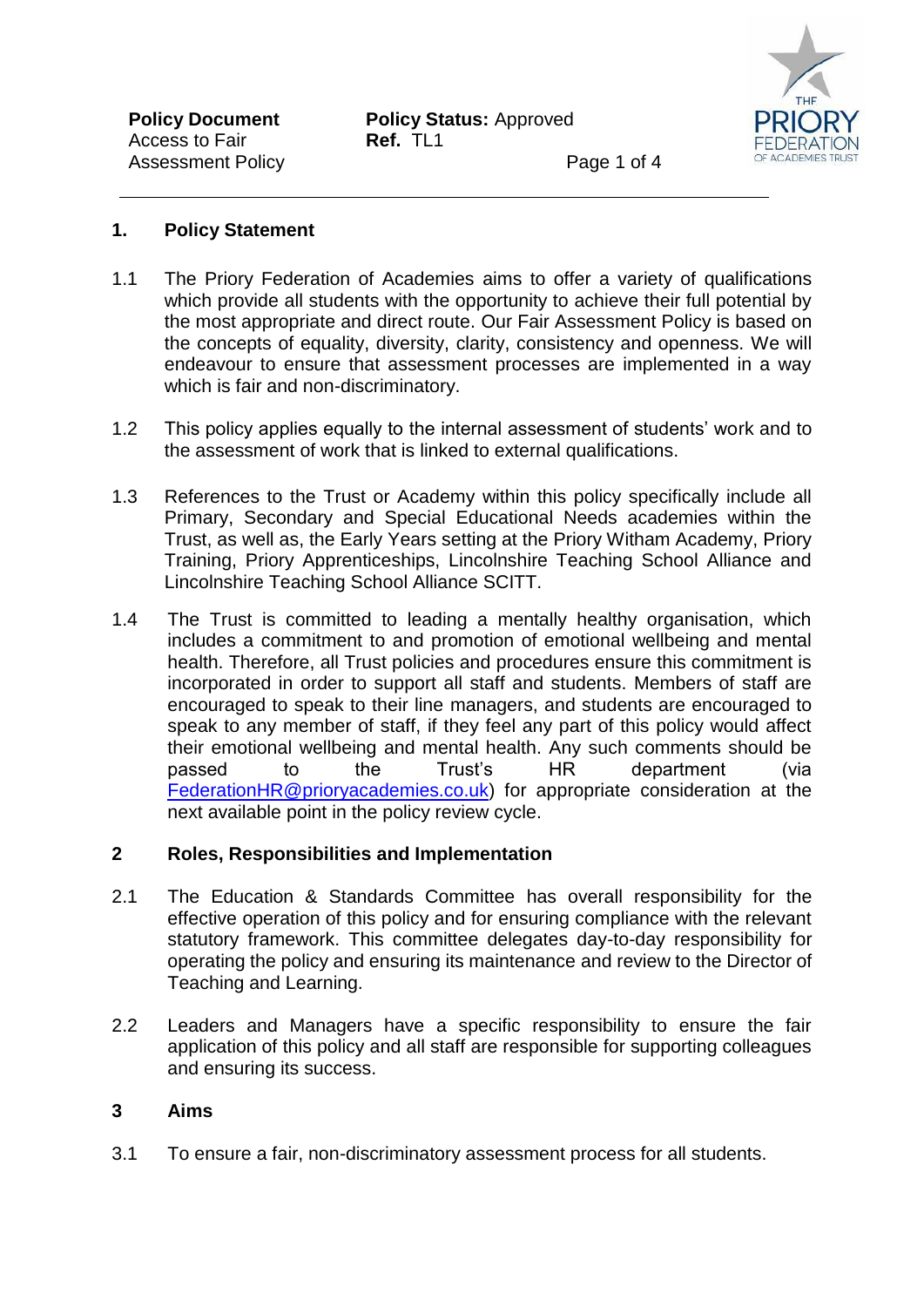

Page 2 of 4

#### **4 Access**

- 4.1 Students are made aware of the existence of this policy and have open access to it. It can be found online at [www.prioryacademies.co.uk](http://www.prioryacademies.co.uk/) , while a hard copy is available from the Human Resources Department.
- 4.2 Staff and students are made aware of the contents and purpose of this policy.
- 4.3 This policy is reviewed biennially, but may be revised more frequently in response to feedback from students, tutors and external organisations.

#### **5 What students can expect from us**

- 5.1 We aim to ensure that all assessment of work towards accredited qualifications is carried out fairly and in keeping with the awarding body's requirements.
- 5.2 All portfolio-based work will be assessed fairly against the qualification standards and teachers involved will be fully trained.
- 5.3 Internal assessments will be carried out fairly and according to awarding body instructions.
- 5.4 Externally marked tests and exams to follow the requirements of the awarding body.
- 5.5 We aim to ensure that all assessment of students' work not directly linked to an accredited qualification is carried out using fair clear criteria and following the Trust's policies.
- 5.6 Where a student has additional needs, allowable support strategies for external assessments will be put in place in accordance with guidance from the relevant awarding body.
- 5.7 Where equivalents and exemptions can be applied, the Federation will ensure this is pursued with the relevant awarding body.
- 5.8 Students can also expect:
	- To be fully inducted onto a new course and given information that can be shared with parents and carers.
	- Learning outcomes, performance criteria and other significant elements of learning and assessment to be made clear at the outset of the course and when assignments are set.
	- To be given appropriate assessment opportunities during the course with feedback provided on the quality of the work.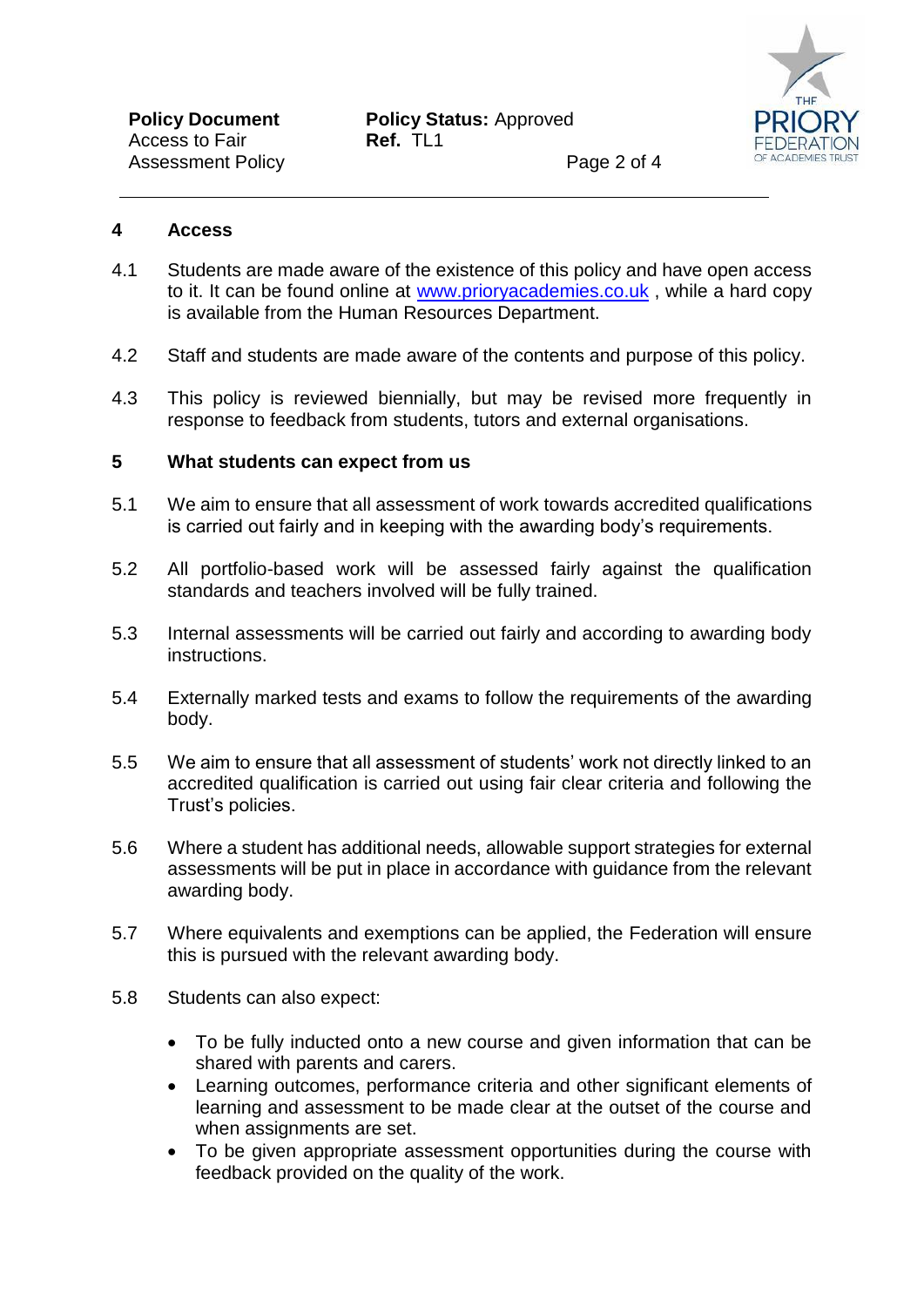

All work to be marked within two weeks of submission by the student.

### **6 Cheating and Plagiarism**

- 6.1 A fair assessment of student's work can only be made if that work is entirely the student's own. Therefore students can expect senior staff and, in the case of accredited qualifications, an awarding body to be informed if:
	- They are found quilty of copying, giving or sharing information or answers, unless part of a joint project
	- They use an unauthorised aid during a test or examination
	- They copy another student's answers during a test or examination
	- They talk during a test or examination.
- 6.2 All allegations of cheating and plagiarism will lead to a full investigation which, where relevant, will follow the guidance of the relevant awarding body.
- 6.3 If a student feels he/she has been wrongly accused of cheating or plagiarism, they should be referred to the Parental Communications and Complaints Policy.

#### **7 Policy amendment**

7.1 This policy may only be amended or withdrawn by The Priory Federation of Academies Trust.